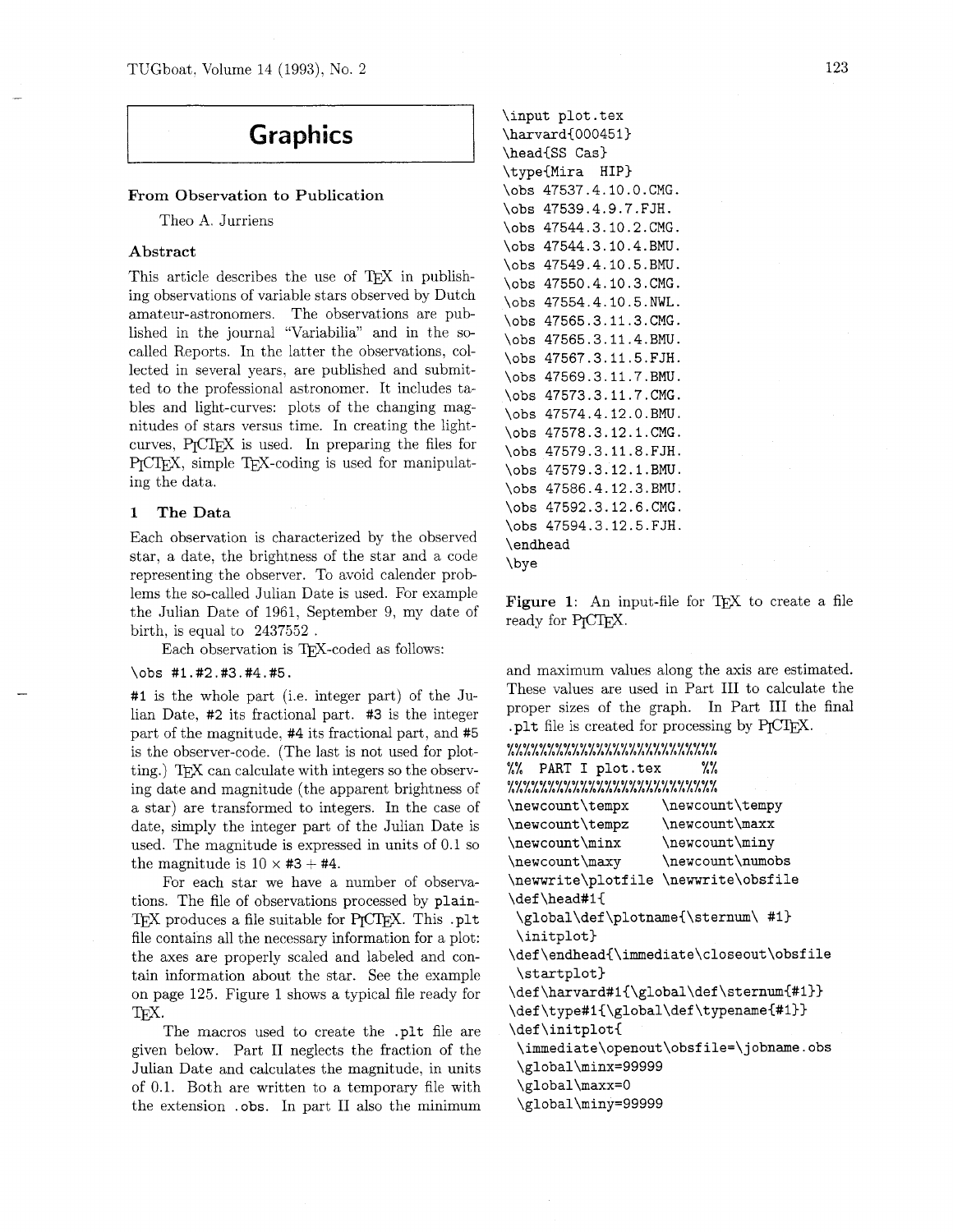\global\maxy=O \global\numobs=O) \def \pplot#l#2{\tempx=#l \tempy=\maxy \t empz=#2 \advance\tempy by-\tempz \advance\t empx by-\minx **\immediate\write\plotfile{\noexpand**  \put (\$\noexpand\bullet\$) at (\the\tempx) (\the\tempy))) **OOOOIOOOOOOOOOOOO~00OOOOOO** LLLLLLLLLLLLLLLLLLLLLLLLLL %% **PART I1** %% **000000~0000D0D0l000D000000** LLLLLLLLLLLLLLLLLLLLLLLLLL \def\obs #1.#2.#3.#4.#5.(  $\nessage{#5}$ \global\advance\numobs by 1 \t empx=#l % estimate min max x \ifnum\minx>\tempx \global\minx=\tempx \fi \ifnum\maxx<\tempx \global\maxx=\tempx \fi \tempy=#3 \tempz=#4 % calculating magnitude \multiply\tempy by 10 \advance\tempy by\tempz % estimate min max y \ifnum\miny>\tempy \global\miny=\tempy \fi \ifnum\maxy<\tempy \global\maxy=\tempy \fi  $\imath$ umediate $\urite\obsfile{\noexpand}$ \pplot{\the\tempx}{\the\tempy}}} **0000000u0000001000000000I0** LLLLLLLLLLLLLLLLLLLLLLLLLL %% **PART I11** %% **<sup>00000000000001010000000000</sup>**LLLLLLLLLLLLLLLLLLLLLLLLLL \def \startplot( % create nice numbers along axis \global\divide\minx by 10 \global\multiply\minx by 10 \global\divide\maxx by 10 \global\multiply\maxx by 10 \global\advance\maxx by 10 \global\divide\miny by 10 \global\multiply\miny by 10 \global\divide\maxy by 10 \global\multiply\maxy by 10 \global\advance\maxy by 10 \global\advance\maxx by-\minx \ifnum\numobs>15 % writing pictex commands \def\name{\sternum.plt} **\immediate\~penout\~lotfile=\name**  \message(\name) **\immediate\write\plotfile{\noexpand** 

\beginpicture)

```
\immediate\write\plotf ile{\noexpand 
  \setcoordinatesystem units <0.35mm, lmm> 
  \t empz=\maxy 
  \advance\tempz by-\miny 
  \immediate\write\plotfile(\noexpand 
   \setplotarea x from 0 to {\the\maxx), 
    y from 0 to (\the\tempz)) 
  \immediate\write\plotfile{\noexpand 
   \plotheading(\plotname\ \typename)) 
  \immediate\write\plotfile(\noexpand 
   \axis bottom label (JD-{\the\minx))) 
  \immediate\write\plotfile(ticks 
  numbered from 0 to \theta \max by 40 / }
  \immediate\write\plotfile(\noexpand 
   \axis left label {} }
  \immediate\write\plotfile(ticks 
   from 0 to \theta\ tempz} by 10 / }
  \tempx=\miny 
  \advance\tempx by-10 
  \t empz=\maxy 
  \loop\if num\t empz>\t empx 
        \tempy=\maxy 
        \advance\tempy by-\tempz 
        \immediate\write\plotfile{\noexpand
         \put (\the\tempz) at 
          -15 {\the\tempy}}
        \advance\tempz by-10 
  \repeat 
% find out where to put text 
% along y-axis. 
  \tempz=\maxy 
  \advance\tempz by-\miny 
  \divide\tempz by2 
  \tempx=\tempz 
  \divide\tempx by10 
  \tempy=\tempz 
  \multiply\tempx by10 
  \advance\tempy by-\tempx 
  \ifnum\tempy=O 
        \advance\tempz by5 
  \chi i
  \immediate\write\plotfile{\noexpand 
  \put {Magn.} at -15 {\the\tempz}}
  \input \ j obname . obs 
  \immediate\write\plotfile(\noexpand 
   \endpicture) 
  \immediate\closeout\plotfile 
 \{f_i\}
```
## **2 Macros**

In Part I the initialization is done: counters and files are defined. Information about the stars is stored in the tokens \plotname, \sternum and \typename.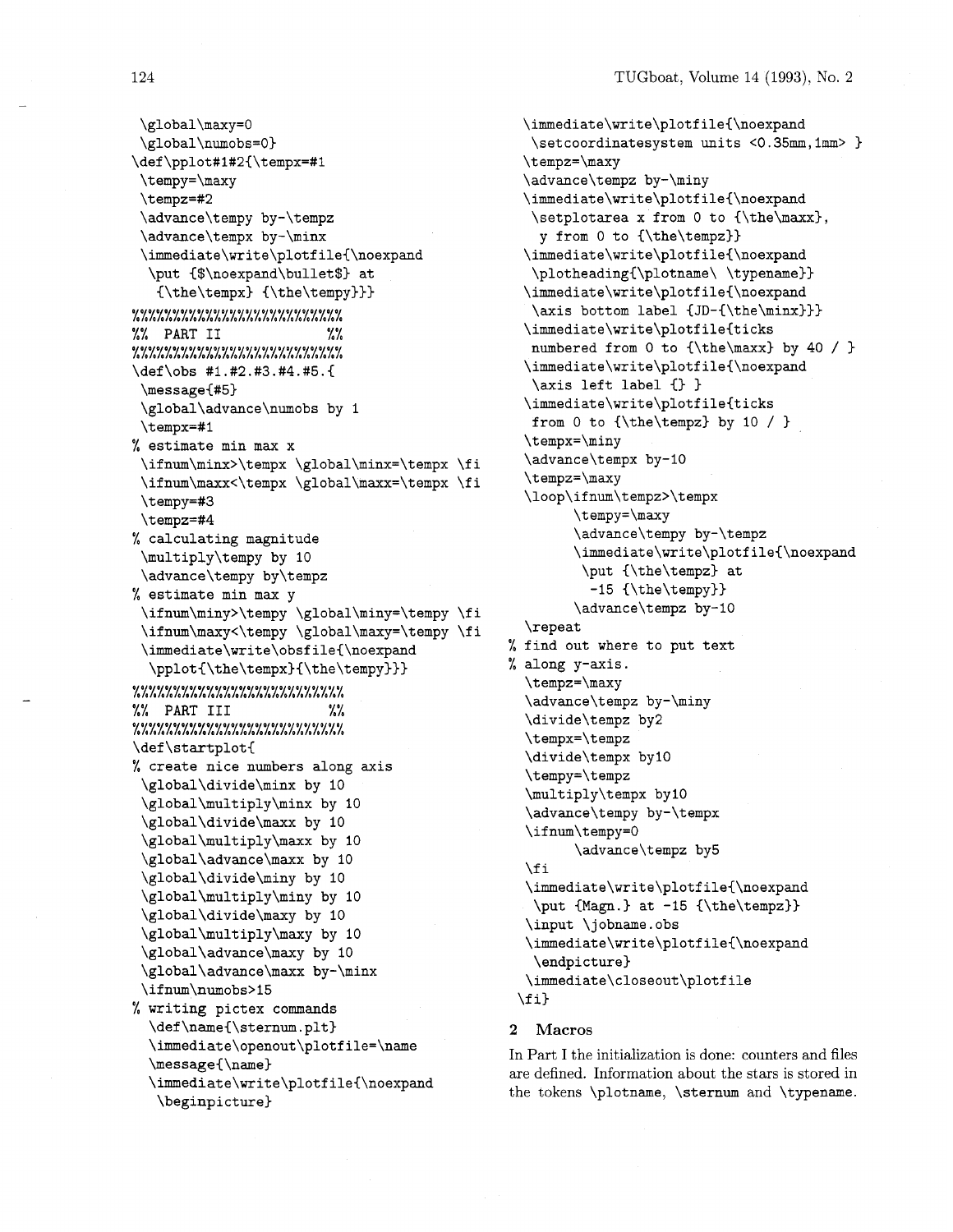

**Figure 2:** The light-curve of the star R CrB. The decrease in brightness can be seen clearly in this picture. The data are collected by Dutch amateur-astronomers.

Also some initial values for the minimum and maximum values along the axis are set. The macro \pplot is used in Part I1 and executed in Part 111. The macro writes the re-scaled X and Y values to the .plt file. Again the latter is used with PrCTFX to obtain the desired result.

In Part I1 \obs is defined: the magnitude and Julian Date are converted to integers as described above and the maximum and minimum values are estimated according to the simple algorithm:

if  $x_i <$  min then min :=  $x_i$ ;

if  $x_i > \text{max}$  then  $\text{max} := x_i$ ;

Also the number of observations is counted. This number is stored in \numobs.

In Part I11 the final plotting commands are written to the .plt file. This part is only executed if the number of observations is bigger than 15. The minima and maxima found in Part I1 are re-calculated to have nice numbers along the axes. Commands for labels and numbering axes are also written into the file. After setting up the graph the data to be plotted are read from the .obs file. This file is created in Part 11. Figure 3 shows such a . plt file.

#### **3 Publishing the Data**

file with a structure as in Figure 1. This file contains 6000 to 10.000 lines depending on the weather conditions. The file is processed using plot. tex and  $\circ$  Theo A. Jurriens<br>a number of plt files are greated. The same file of the Same School is the Same School is the Same School is the Same School is the Same School is th a number of .plt files are created. The same file  $\frac{\text{Kapteyn Astro}}{\text{P.O. Box 800}}$ is used to create a multi-column tabular output of

```
\beginpicture 
\setcoordinatesystem units <0.35mm,lmm> 
\setplotarea x from 0 to (340), 
y from 0 to (50) 
\plotheading (154428A\ R CrB\ RCB) 
\axis bottom label (JD-(47530)) 
ticks numbered from 0 to (340) by 40 / 
\axis left label {) 
ticks from 0 to (50) by 10 / 
\put {100} at -15 {0}
\put (90) at -15 €10) 
\put (80) at -15 (20) 
\put (70) at -15 (30) 
\put (60) at -15 (40) 
\put {50} at -15 {50}
\put (Map.) at -15 (25) 
\put {$\bullet $) at (1) (13) 
\put {$\bullet $) at (7) (15)
```
#### \endpicture

**Figure 3:** The start of a typical plot-file **as** created by Part 111.

All the observations of one year are collected in one the observations; see the example on the next page.<br>file with a structure as in Figure 1. This file contains These macros are available on request.

9700 AV Groningen The Netherlands **TAJQRUGR86.RUG.NL**